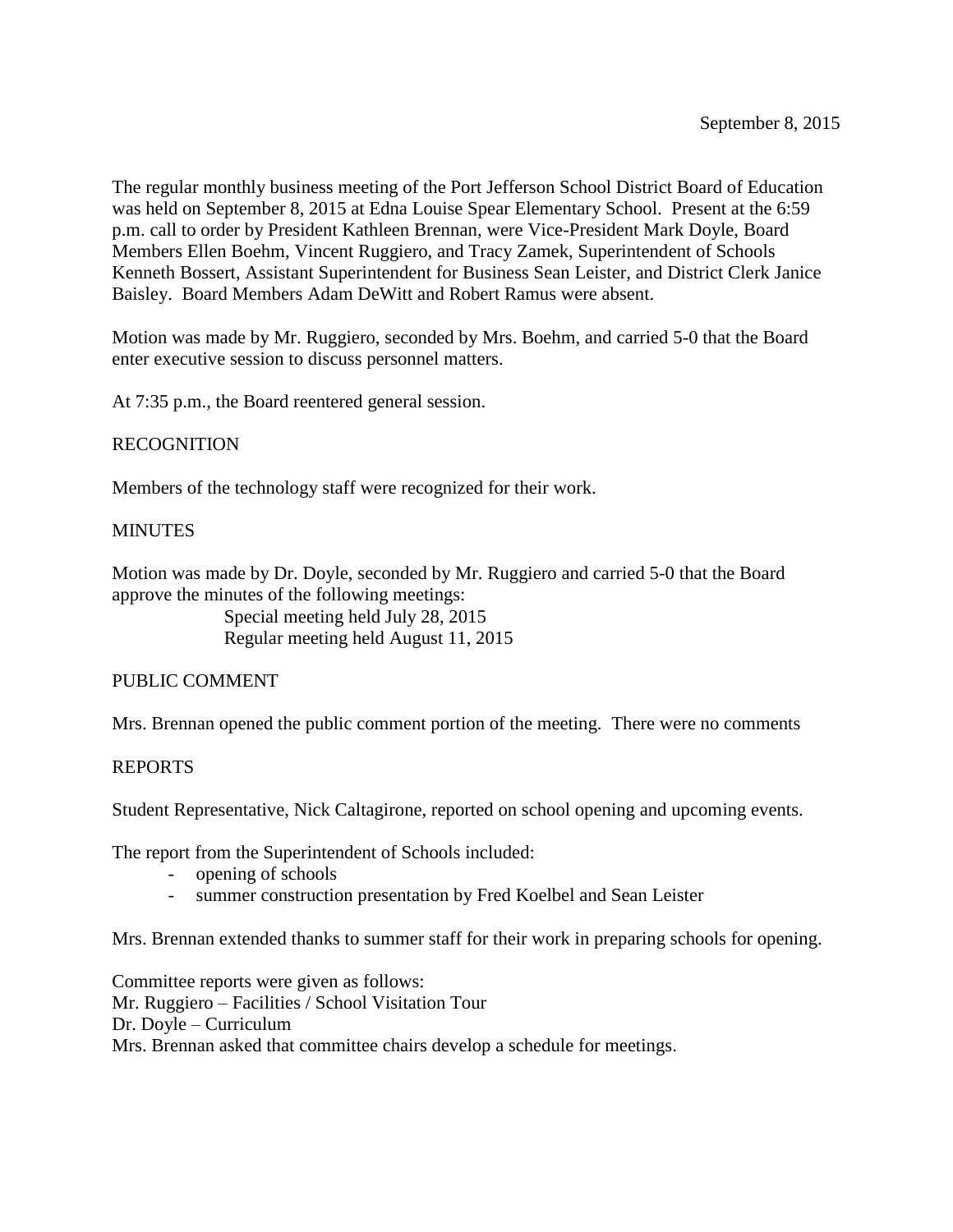## CONSENT AGENDA

Motion was made by Dr. Doyle, seconded by Mrs. Boehm that as recommended by the Superintendent of Schools, the Board approve Personnel resolutions numbered 1 - 8 appearing on the September 8, 2015 consent agenda. Dr. Bossert read into the record the addition to resolution numbered 5 of Laura Ametrano as a substitute school psychologist at the per diem rate of MA Step 1, and the addition of Joyce Brown and Emily Fleckenstein (pending TCL) as substitute Independent Varsity Swim Coaches. Mrs. Zamek asked that resolution numbered 2 be voted on separately. Motion to approve Personnel resolutions 1 and 3-8 carried 5-0. Motion was made by Mrs. Boehm, seconded by Dr. Doyle and carried 4-0-1 (Mrs. Zamek abstained) to approve resolution numbered 2. Mrs. Brennan acknowledged A.7, settlement of the negotiated agreement with the Paraprofessionals Association. Mrs. Scofield, President of the Association extended thanks to the Board and those involved in the negotiations process.

Motion was made by Mr. Ruggiero, seconded by Dr. Doyle, and carried 5-0, that as recommended by the Superintendent of Schools, the Board approve Finance resolutions numbered 1 - 2 appearing on the September 8, 2015 consent agenda.

Motion was made by Mr. Ruggiero, seconded by Mrs. Zamek, and carried 5-0, that as recommended by the Superintendent of Schools, the Board approve Facilities and Operations resolution numbered 1 appearing on the September 8, 2015 consent agenda.

Motion was made by Mr. Ruggiero, seconded by Mrs. Boehm, and carried 5-0, that as recommended by the Superintendent of Schools, the Board approve Education resolutions numbered 1 - 2 appearing on the September 8, 2015 consent agenda.

# OLD BUSINESS

Motion was made by Mr. Ruggiero, seconded by Mrs. Boehm and carried 5-0 that the Board discuss the proposed Statement on the Educational Reform Agenda. Dr. Doyle explained the process of the Curriculum Committee in drafting the statement and asked for feedback from Board members. Discussion ensued.

Motion was made by Dr. Doyle, seconded by Mrs. Zamek and carried 5-0 that the Board approve the following resolution: BE IT RESOLVED that the Board of Education and Superintendent of Schools of the Port Jefferson School District approve and endorse the statement dated September 8, 2015 titled "Statement on the Education Reform Agenda". The Board hereby additionally resolves to continue to advocate for positive changes to the reform agenda in a manner that is consistent with the needs of our students, faculty and community. And further, the Board authorizes the Superintendent of Schools to distribute the statement as follows:

- Post to district website
- School messenger e-mail
- Port Times Record
- Newsletter
- Send to political leaders, Regent, and Commissioner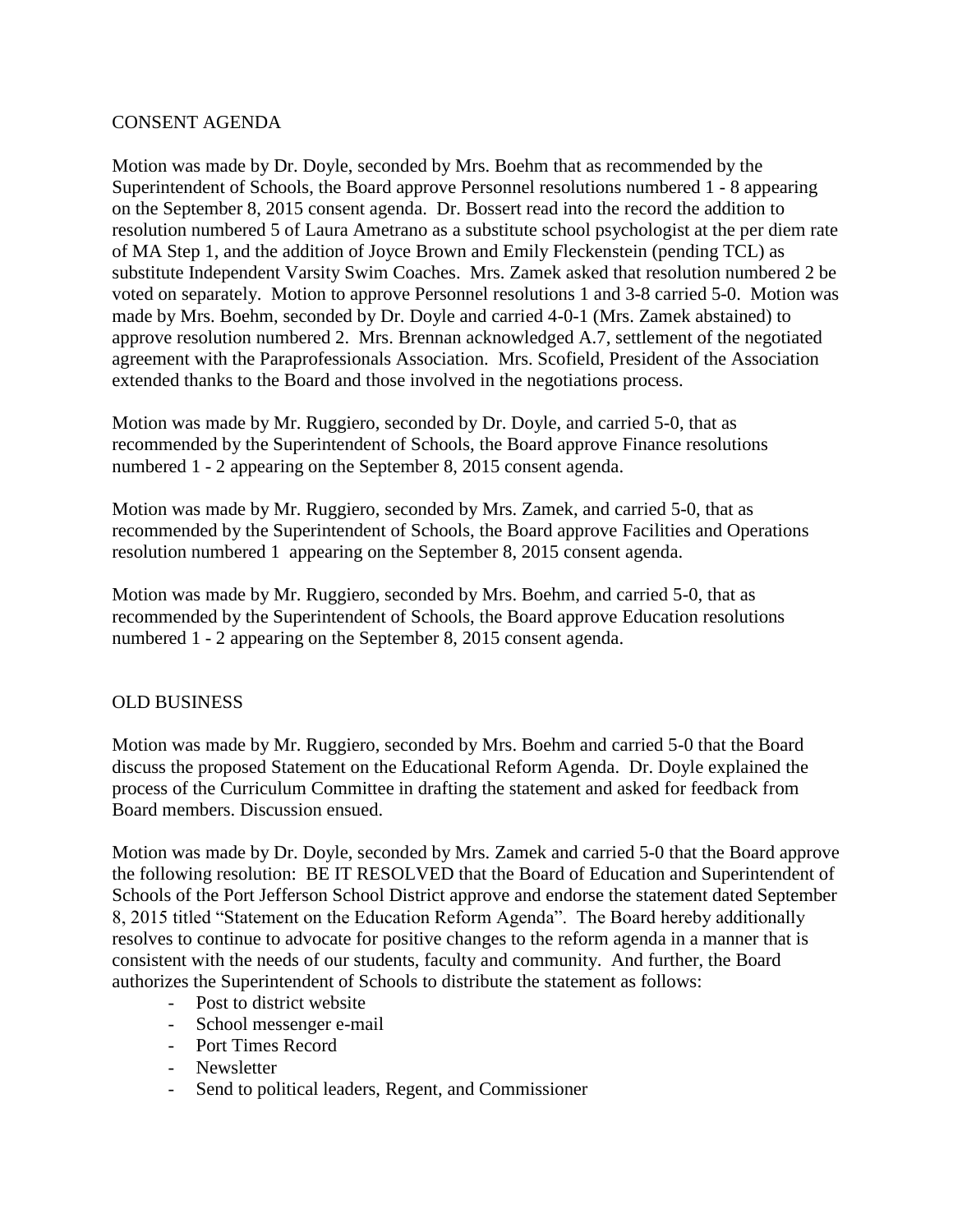## PUBLIC COMMENT

A.Lustig – LIPA/Power Plant, students sleep/school start time, Drive-it-Right Program

- B. Snow Board Statement, update on Lederman APPR law suit against SED
- T. Tsunis HS business courses, college partnerships

# ADJOURNMENT

At 9:05 p.m., motion was made by Mr. Ruggiero, seconded by Mrs. Zamek and carried 5-0 that the Board enter executive session to discuss matters of litigation. The District Clerk left the meeting and Mrs. Brennan acted as Clerk pro tem.

In attendance at 9:14 p.m., were school district attorneys John Gross, Carrie Ann Tondo and Neil Block. Mr. Gross and Ms. Tondo left at 9:50 p.m. Mr. Block remained.

\_\_\_\_\_\_\_\_\_\_\_\_\_\_\_\_\_\_\_\_\_\_\_\_\_\_\_\_\_\_\_\_\_\_

\_\_\_\_\_\_\_\_\_\_\_\_\_\_\_\_\_\_\_\_\_\_\_\_\_\_\_\_\_\_\_\_\_\_

At 10:20 p.m., the Board reentered general session. Motion was made by Mr. Ruggiero, seconded by Mrs. Boehm and carried 5-0 to adjourn.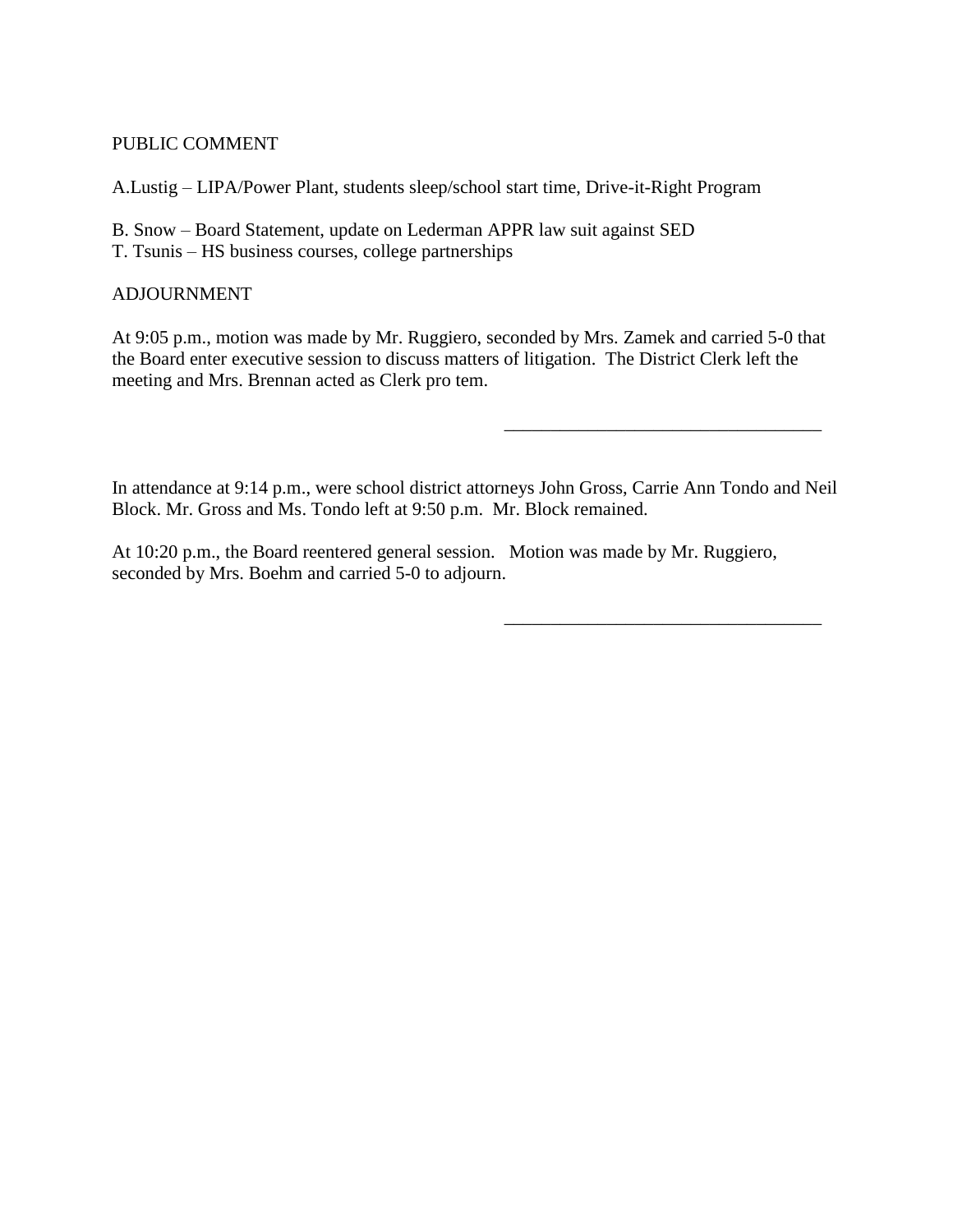#### **CONSENT AGENDA** September 8, 2015

#### **A. Personnel**

1. Appointment – Teaching Assistant

The Board approves the appointment of April St. John as a Teaching Assistant, on a probationary basis, effective September 9, 2015, in accordance with the negotiated agreement with the United Paraprofessionals' Association of Port Jefferson.

2. Appointment – Teaching Assistant

The Board approves the appointment of Arielle Zamek as a Teaching Assistant, on a probationary basis, effective September 9, 2015, in accordance with the negotiated agreement with the United Paraprofessionals' Association of Port Jefferson.

3. Appointment - .7 FTE Elementary Teacher

The Board approves the appointment of Andrea Erland as a .7 FTE teacher of Elementary Education, (for Kimberly Berg), on a substitute basis from on or about September 2, 2015 to on or about October 21, 2015; and on a leave replacement basis, from on or about October 22, 2015 until on or about January 4, 2016, at Level MA Step 1, in accordance with the negotiated agreement with the Port Jefferson Teachers' Association.

4. Resignation - .8 FTE Physical Education Teacher

The Board accepts the resignation of Amanda DiPietro, as a .8 FTE Physical Education Teacher, effective August 18, 2015.

5. Appointment – Substitutes

The Board approves the following substitute appointments for the 2015-2016 school year:

| Teacher                                             | Marianne McFadden                |
|-----------------------------------------------------|----------------------------------|
| <b>Teaching Assistant</b>                           | Selena Cernuto                   |
| School Psychologist                                 | Laura Ametrano                   |
| <b>Independent Varsity Swim Coaches Joyce Brown</b> |                                  |
|                                                     | Emily Fleckenstein (pending TCL) |

6. Salary Correction

The Board approves the correction in salary of Jeff Rubin and Ryan Walker, as Guards, from \$21,937 to \$21,397.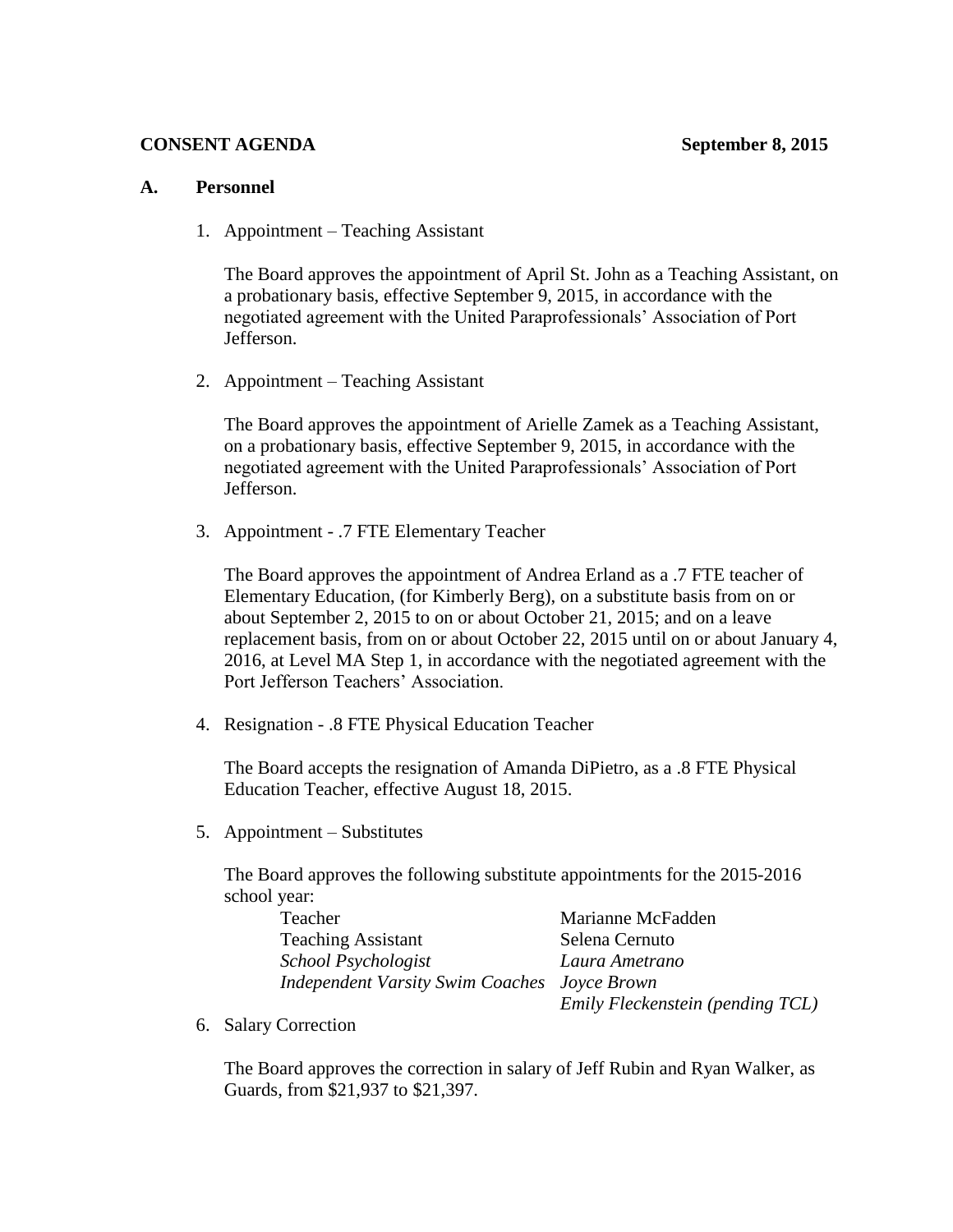7. Memorandum of Agreement – Paraprofessionals

The Board approves a certain Memorandum of Agreement dated September 8, 2015 between the Port Jefferson School District and the United Paraprofessionals Association of Port Jefferson relating to the negotiated agreement.

8. Extra Class Assignment

The Board approves the following extra class assignment for the 2015-2016 school year in accordance with the negotiated agreement with the Port Jefferson Teachers Association:

Matthew Garofola – MS/Math AIS, .1 full year (every other day)

#### **B. Finance**

1. Financial Reports

| The Board approves the following financial reports: |                     |
|-----------------------------------------------------|---------------------|
| Claims Audit Report - Month of June                 |                     |
| Cash Flow Analysis - Month of June                  |                     |
| <b>Fund Balance Projection</b>                      |                     |
| <b>New Budget Transfers</b>                         |                     |
| June Warrants & Treasurer Reports                   |                     |
| <b>Fund Name</b>                                    | Warrant #           |
| <b>General Fund</b>                                 | 68-71, 73-76, 78-81 |
| <b>School Lunch Fund</b>                            | $13 - 16$           |
| Federal Fund                                        | $20 - 26$           |
| Capital Fund                                        | No Warrants         |
| Trust & Agency                                      | $11 - 14$           |
| Payroll                                             | $26 - 30$           |
| Royal Fund                                          | $7-10$              |
| Scholarship Fund                                    | 5                   |
| Trial Balance - July 2014 – June 30, 2015           |                     |
| Revenue Budget Status - July 2014-June 2015         |                     |
| Appropriation Status Report - July 2014-June 2015   |                     |
| <b>Budget Transfers - Month of June</b>             |                     |

2. Consultant Services

The Board approves the services of Sharon A. Brennan as a consultant for the district's secondary guidance program, for five days at the rate of \$600.00 per day during the 2015-2016 school year, in accordance with specific terms and conditions of the Consultant Agreement between the District and Sharon A. Brennan dated June 10, 2014 and the Consultant Report dated August 2015.